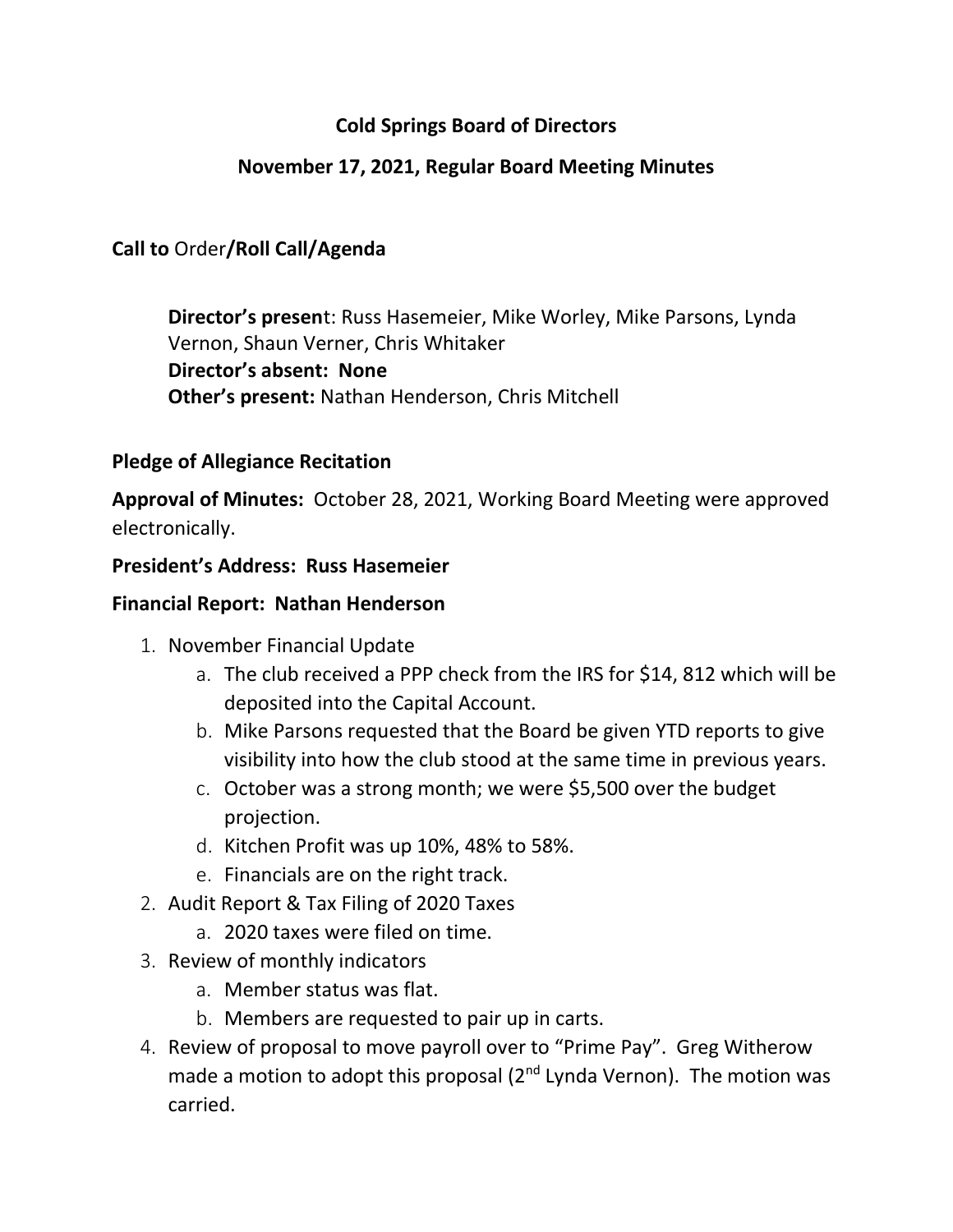5. The club's computer cabling is causing failures in updating the Jonas Software. Mike Parsons made the motion that we spend \$7,000 to replace the cabling  $(2^{nd}$  Mike Worley). The motion was carried.

## **Member Correspondence:**

1. There was only one piece of member correspondence which was regarding the Capital Fund Account.

## **General Manager's Report: Chris Mitchell**

- 1. There were 3324 rounds of golf in October.
- 2. We will have the capability to count round by member class by December.
- 3. There is an on-line course available for online tee times.
- 4. The New Member Orientation Package is a work in progress.
- 5. Reiteration that there is a maximum \$600 in Delinquencies, members will be held accountable when they break this barrier.
- 6. The last 5 outside events Grossed \$32,000 resulting in \$6500 net profit.

## **Old Business:**

- 1. Task list review.
- 2. Update on Board Member Search: Mike Worley

## **New Business:**

- 1. Solar Project Next Steps: Assign Project Leader and/or Committee
	- a. Greg Witherow will be the Project Leader from the Cold Springs standpoint, will get out an email and put into the December Mulligan. He will be adding a few more members to the project team.
	- b. PG&E has approved the project.
- 2. Review of Private Carts: There will be a review to ensure insurance is in place, to be completed by early December.
- 3. Review policy on percentage the club takes for lessons and instruction.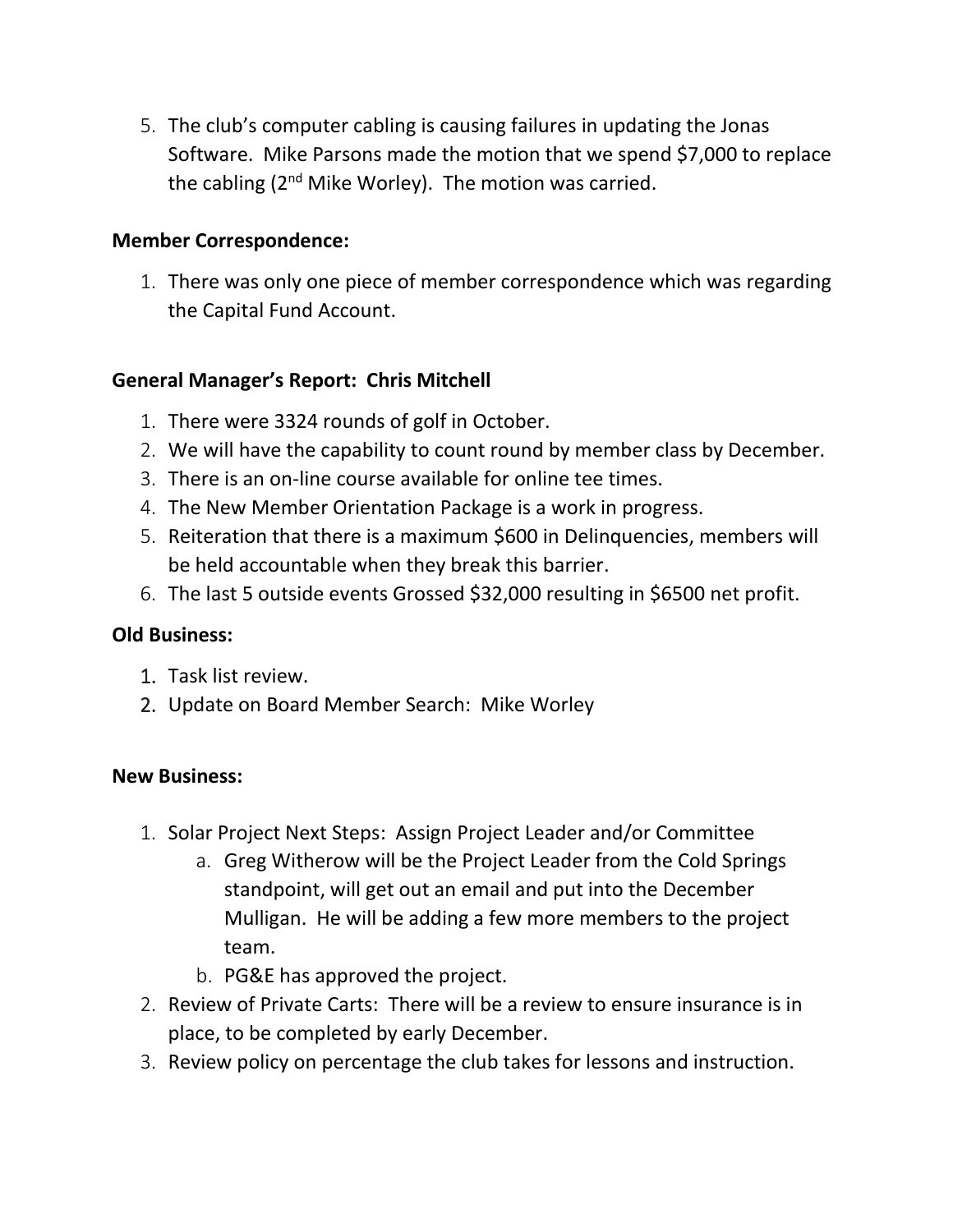### **Adjournment:**

#### **Executive Session:**

1. Member request for return of \$500 Deposit.

#### **Future Board Meeting Schedule:**

Wed, Dec 15, 2021: Working Board Meeting 5:00 pm - 7:00 pm Wed, Jan 19, 2022: Working Board Meeting 5:00 pm - 7:00 pm Wed, Feb 16, 2022: Working Board Meeting 5:00 pm - 7:00 pm Wed, Mar 16, 2022: Regular Board Meeting 6:00 pm - 8:00 pm (New Board Installation). Wed, Apr 20, 2022: Working Board Meeting 5:00 pm - 7:00 pm Wed, May 18, 2022: Regular Board Meeting 5:00 pm - 7:00 pm Wed, Jun 15, 2022: Working Board Meeting 5:00 pm - 7:00 pm Wed, Jul 20, 2022: Working Board Meeting 5:00 pm - 7:00 pm Wed, Aug 17, 2022: Working Board Meeting 5:00 pm - 7:00 pm Wed, Sep 21, 2022: Annual Board Meeting 6:00 pm - 8:00 pm Wed, Oct 19, 2022: Working Board Meeting 5:00 pm - 7:00 pm Wed, Nov 16, 2022: Regular Board Meeting 5:00 pm - 7:00 pm Wed, Dec 21, 2022: Working Board Meeting 5:00 pm - 7:00 pm

#### **Task List**

#### **1. Code of Conduct (July 21, 2021)**

Description: Input Staff Code of Conduct into Employee Handbook and Membership Code of Conduct into Policies & Membership Orientation Material.

• Documents have been reviewed and approved.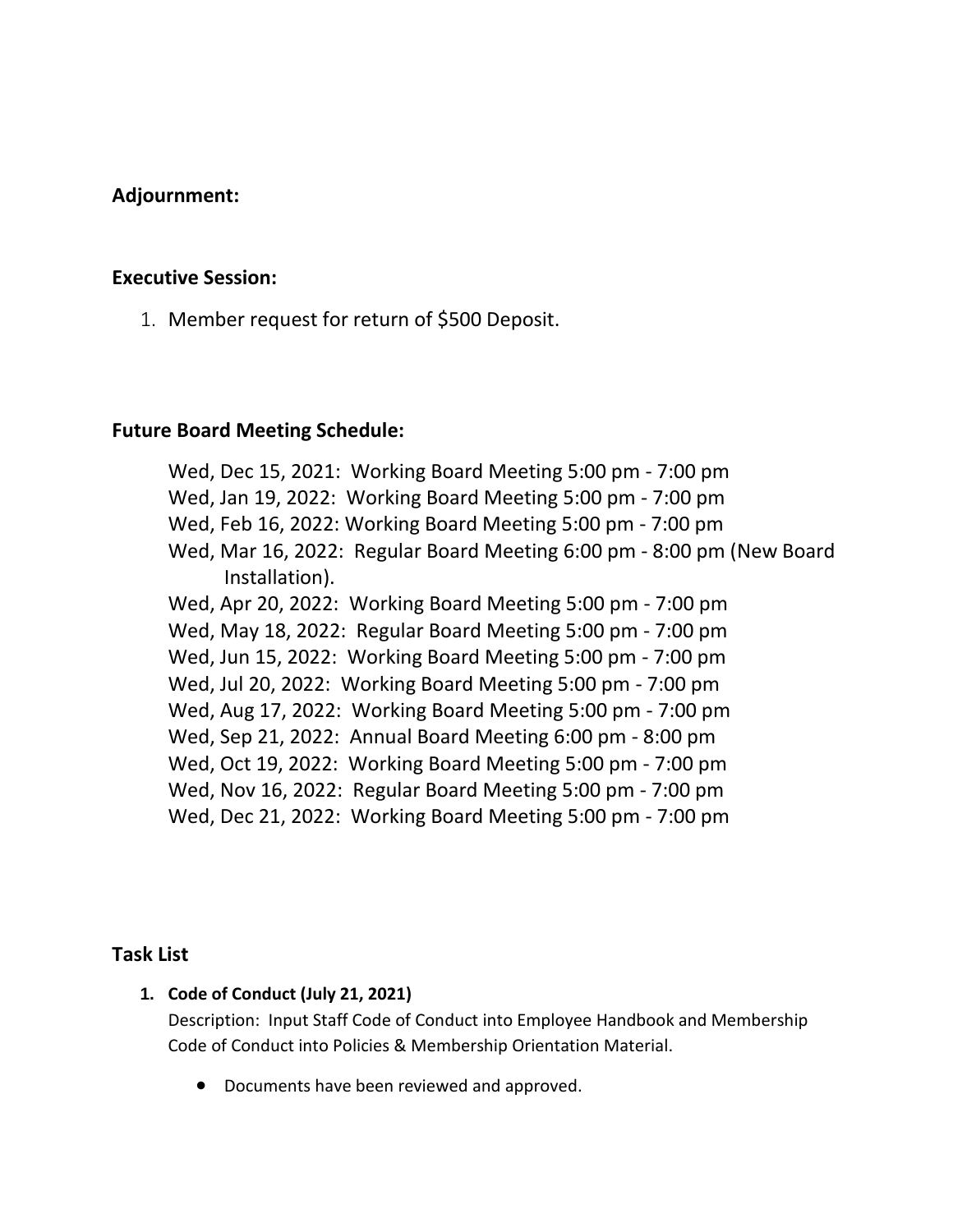- Add Member Code of Conduct to New Member Orientation Checklist (Chris Mitchell).
- Post/Distribute to membership.
- Add Staff Code of Conduct to Employee Handbook (Nathan Henderson). Status: All work has been completed, this item will be removed from future publications.

#### **2. Tree Removal Stumps (July 21, 2021)**

Description: Removal of Tree Stumps existing on course (Chris Mitchell)

- Request for bids have been requested. Status: Delaying stump removal due to lack of funds.
- Tree work on the tree on the 15<sup>th</sup> hole will be completed December 6.

#### **3. Water Contingency Plan (July 21, 2021)**

Description: Consideration for water alternatives

Status: Mike Parsons researching with the intent of producing White Paper.

#### **4. Forward Tees Upgrades (July 21, 2021)**

Description: Purchase and install Ball washers, Sand Buckets and Tee holders

- Ball Washers have arrived, installation is in progress.
- Sand Buckets and Tee holders still required (Chris Mitchell)
- Status: waiting on sand boxes.

#### **5. PPP Money From IRS**

Description: Report out on status of IRS payment (Nathan Henderson).

Status: Check received for \$14,812.

#### **6. Tax Filing of 2020 taxes**

Description: The Auditor was scheduled to commence work on the 2020 taxes on November1, 2020.

Status: Done, this item will be removed from future publications.

#### **7. 16th Hole Bunker (Previously scheduled for June)**

Description: Addition of bunker to left side of 16th Green.

- Marked out, bunker will be added following "Member/Member" Tournament.
- Contact Pat Flynn to determine suitability of location that has been selected.